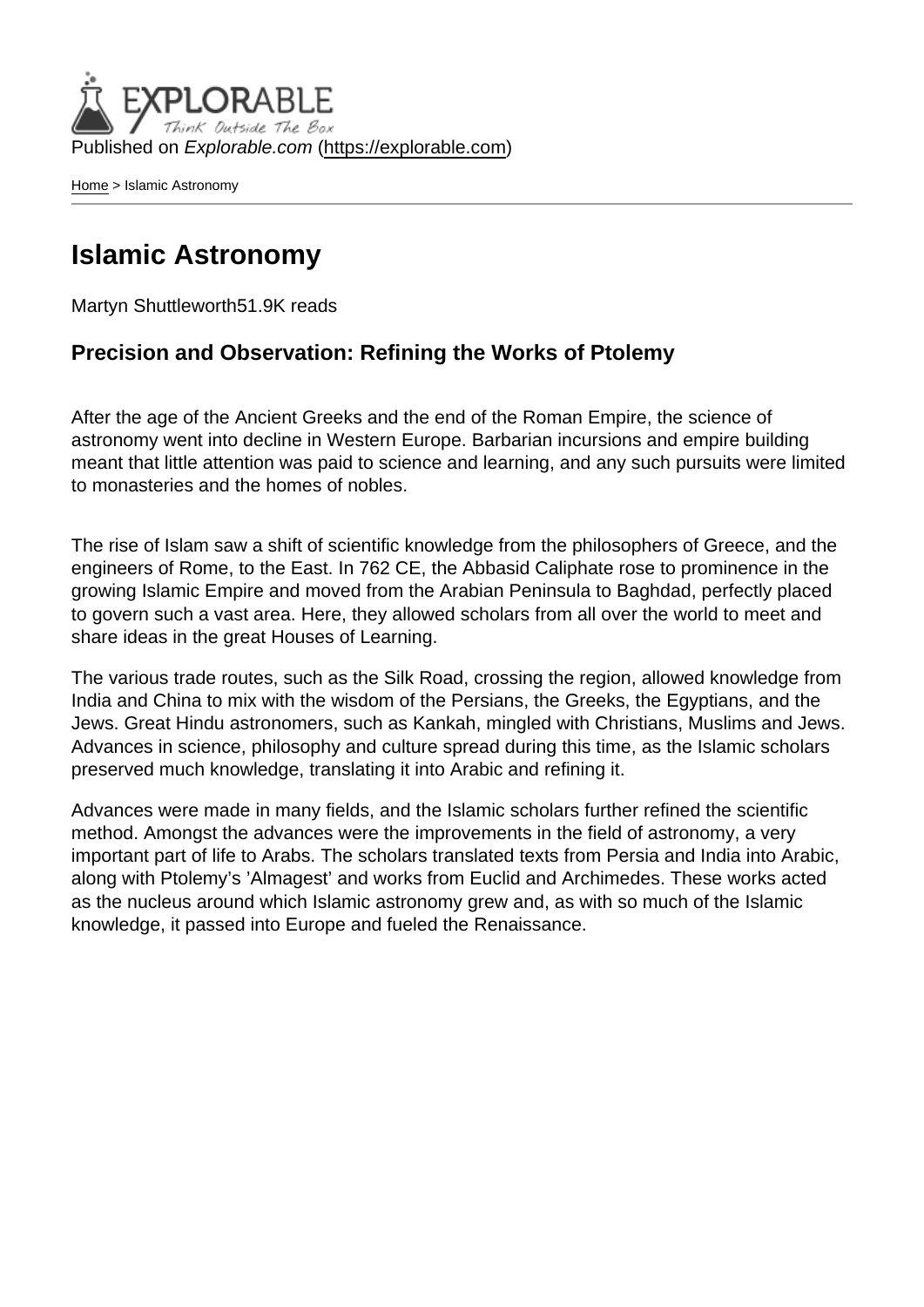







Quiz: **Flags in Europe** 

See all quizzes  $\Rightarrow$ 

# **Why Islamic Astronomy Developed**

Living in the deserts of the Arabian Peninsula, the Arabs were already fine astronomers, skilled at using the stars for navigation. Much like the Ancient Greek seafarers, a wrong turn or misdirection meant death, so Arabic nomads and merchants could read the stars like a map. They were in tune with the cycles and phenomena of the universe, helped by the crystal clear skies of their homeland in the Arabian Peninsula. As Islam began to spread, this fueled an interest in astronomy, but one other important factor added to the explosion in the breadth and complexity of research into the heavens; the Qur'an.

According to the teachings of Mohammed, Muslims had to pray to Mecca five times every day and. whilst the Arabs knew the direction of Mecca in their own lands, Muslims as far afield as Spain and Persia also had to know the direction of their holy site. They had to know the exact time of day, because praying at the correct time is vitally important to the Muslim religion.

and measuring and predicting the timing and position of the mopେ ദീ ആഷ്യമുണ്ണ<del>് () എ</del>്യ്ബിന്റെ അവ As a result, astronomy took on a completely new importance and became one of the most important sciences to Muslims, encouraging the development of sophisticated mathematical and trigonometric techniques. In addition, the Islamic calendar is based upon the lunar cycle, crucial to the Islamic world.

The Islamic scholars took observation to a new level, breaking away from the ideas of the Greeks, who were mired in the belief that they could theorize and deduce underlying principles. By contrast, the Muslims were great believers in empirical observation and measurement. Islamic astronomy had its roots in making prayer easier, but the astronomers went far beyond that and, in the same way as Newton, we can assume that they wanted to show the perfection of God's universe.

#### **Al-battani and Ibn Al Haytham - The Criticism of Ptolemy Begins**

Perhaps the best known of all the Islamic astronomers and mathematicians was Al-Battani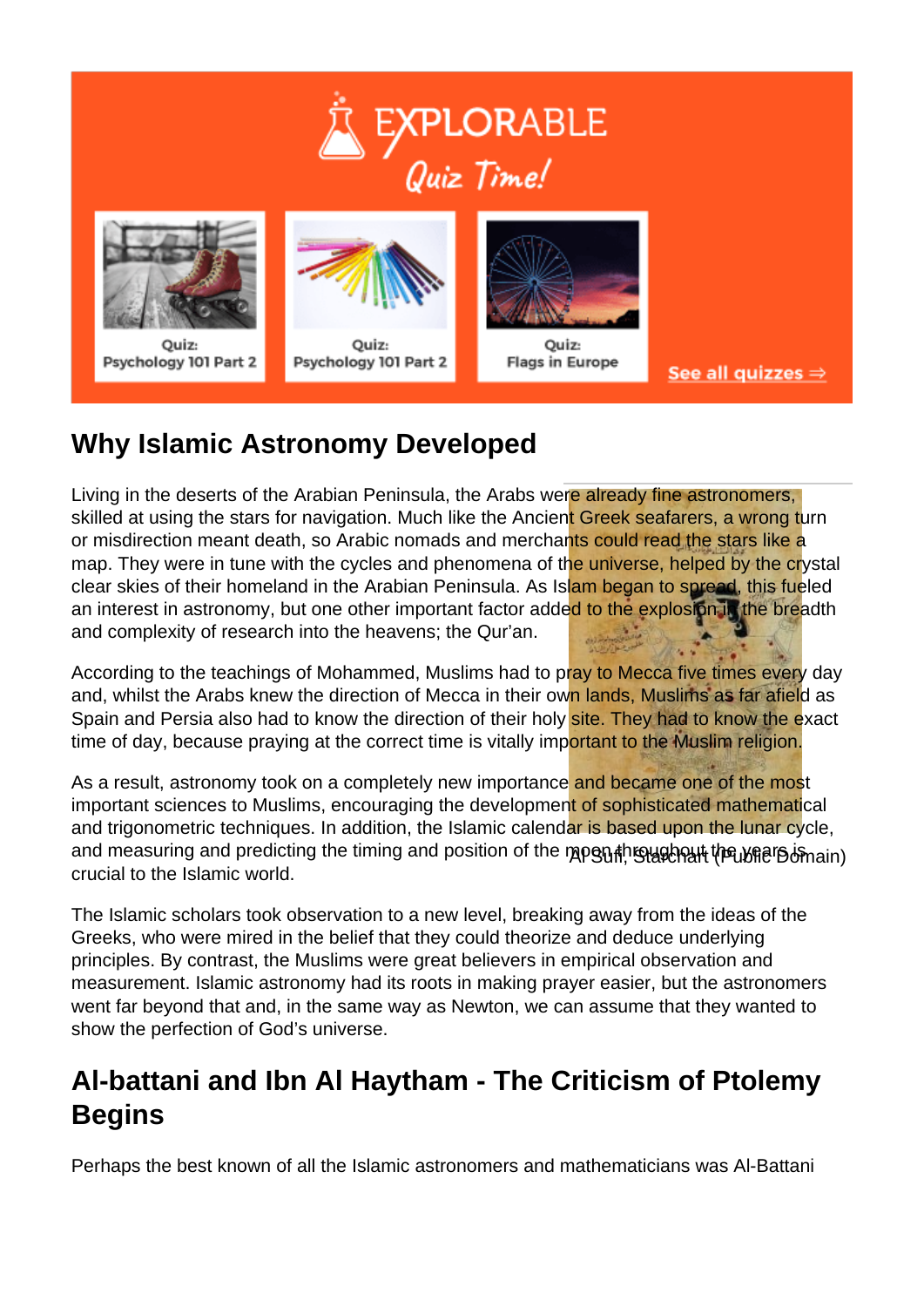(858 - 929 CE), whose findings and books found their way into Europe and would influence Kepler, Galileo, and Tycho. He wrote many books about astronomy and mathematics, with his most famous book, 'KIitabal-Zij', improving upon the work of Ptolemy's Almagest.

Pointing out some of the errors that the earlier scholar made with mapping planetary motion, he also included a comprehensive star catalog; solar, lunar, and planetary tables; and trigonometric tables and diagrams. Other advances attributed to him were the discovery that the solar apogee is not fixed, but slowly moves; that the ecliptic is inclined; and that precession occurs at a different rate than the Greeks believed.

This refutation of Ptolemaic theory became a recurring theme over the centuries of Islamic scholarship, as successive Islamic scholars, whilst believing that Ptolemy and the Greeks were right in their belief that underlying mathematical laws and principles underpinned the universe, pointed out that his application of theory was wrong and that he made many errors.

Ibn Al-Haytham noted that Ptolemy's ideas of planetary motion were wrong and believed that the true principles governing their motion were yet to be discovered. Ultimately, the Islamic scholars instigated a revolt against Ptolemaic and devised new models but, because they did not manage to make the leap to a heliocentric universe, these models were little better than the ones of the Ptolemaic paradigm.

## Al-sufi - Discovering Galaxies

Abd-al-Rahman Al Sufi (December 7, 903 - May 25, 986 A.D.) was a Persian astronomer and mathematician who further contributed to the body of work emerging from the Islamic world. His landmark text, 'The Constellations of the Fixed Stars,' corrected many mistakes made by Ptolemy, especially in documenting the order of magnitude of stars, and many of the Arabic names that he gave to stars have remained in use.

would later be rediscovered by Magellan, in his tehn Caround the world enavage in the 16th main) In 964 CE, this astronomer described an object in the sky that he referred to as the Little Cloud, which we now know as the Andromeda galaxy. In the southern Hemisphere, he noted the existence of two further cloud-like objects that he named Al Bakr, the White Ox. These Century, and the Magellan Clouds are now known to be companion galaxies of our own Milky Way.

## Islamic Astronomy - Astrolabes and Observatories

The work of the Muslims extended to inventing and refining sophisticated instruments for measuring celestial bodies, using mathematical precision allied to fine craftsmanship and advanced metallurgical techniques. The [astrolabe](https://explorable.com/build-an-astrolabe)  $_{[1]}$ , used for measuring latitude, was invented by the Greeks, but the Islamic astronomers refined the equipment, improving the accuracy and building beautiful, elegant instruments. Unlike the Greek predecessors, Islamic astrolabes were independent of latitude and incorporated complex gearing mechanisms to track celestial bodies.

The scholar Al Biruni (973 - 1048 CE) is credited with inventing the first planisphere, used to track the movements of stars and constellations across the sky over the course of the year, and the device is regarded as one of the first analogue computers. Locating the planets still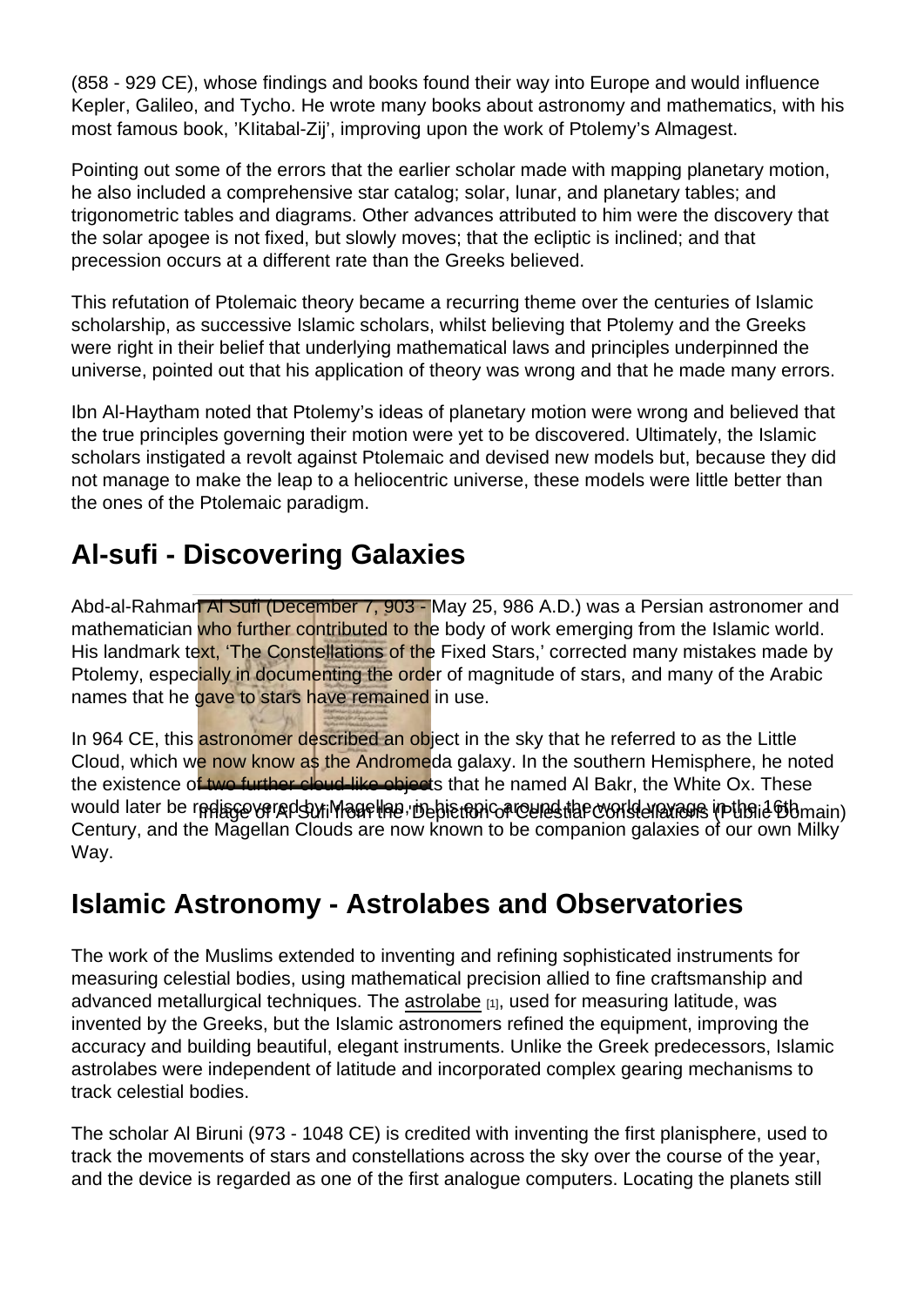required the use of detailed astronomical tables and almanacs, but the device allowed Islamic astronomers to make extremely accurate observations of the movements of the planets.

Ab? Ish?q Ibr?h?m al-Zarq?l? (1029 - 1087 CE), known in the West as Arzachel, invented the equitorium, which allowed astronomers to chart the movement of the sun, moon, and planets through the sky, and he devised a lunisolar computer to calculate the time of year and the phases of the moon. Charting time became a dominant theme in the Islamic world, and Al Jazari (1136 - 1206 CE), worthy of mention in the same breath as [Archimedes](https://explorable.com/archimedes) [2] and [Heron of Alexandria](https://explorable.com/heron-of-alexandria) [3] as a great inventor and engineer, built a mechanical clock that measured time to the hour. Many historians regard this device as the first programmable computer, many years before Babbage, and Taqi Al-Din, in 1559, built a clock that kept time to the second, an immense feat of mathematical and engineering precision.

Al-Zarqali improved upon the devices made by the Greeks, and designed huge mural sextants and quadrants that allowed astronomical positions and celestial to be measured in seconds of an arc. The Muslims continued this trend towards larger and more accurate instruments, and Sultan Ulugh Beg of Samarkand, in modern Uzbekistan, built huge instruments that allowed him to measure the sidereal year as 365 days, 5 hours, 49 minutes, and 15 seconds, slightly more accurate than the measurements of Copernicus. He also measured the tilt of the Earth's axis to be 23.52, a figure that is still used today.

One strange anomaly with the Islamic scholars is that they never made the leap of discovering the telescope, despite their knowledge of optometry and the fact that they used observation tubes to scrutinize a section of sky without light interference. The work of Al-Haytham (965 c1039 CE) included ideas about lenses and parabolic mirrors, but he never made the mental leap into making a telescope. The Europeans ultimately took his work and invented the telescope.

#### Islamic Astronomy and Mathematics - The Silent Revolution

Drawing of Sextant in Use (Public Domain) Mathematically, the Muslims developed many techniques to measure the cosmos, developing advanced trigonometry, including sines and cosines. It is believed that the Muslims introduced the number zero to Europe through their contact with the Indian astronomers, with whom they shared many ideas during the Zij period (750-19th Century CE). Indian astronomers often gave lectures to the Islamic scholars, and this meeting of cultures allowed Indians to encounter the work of the later Greek philosophers.